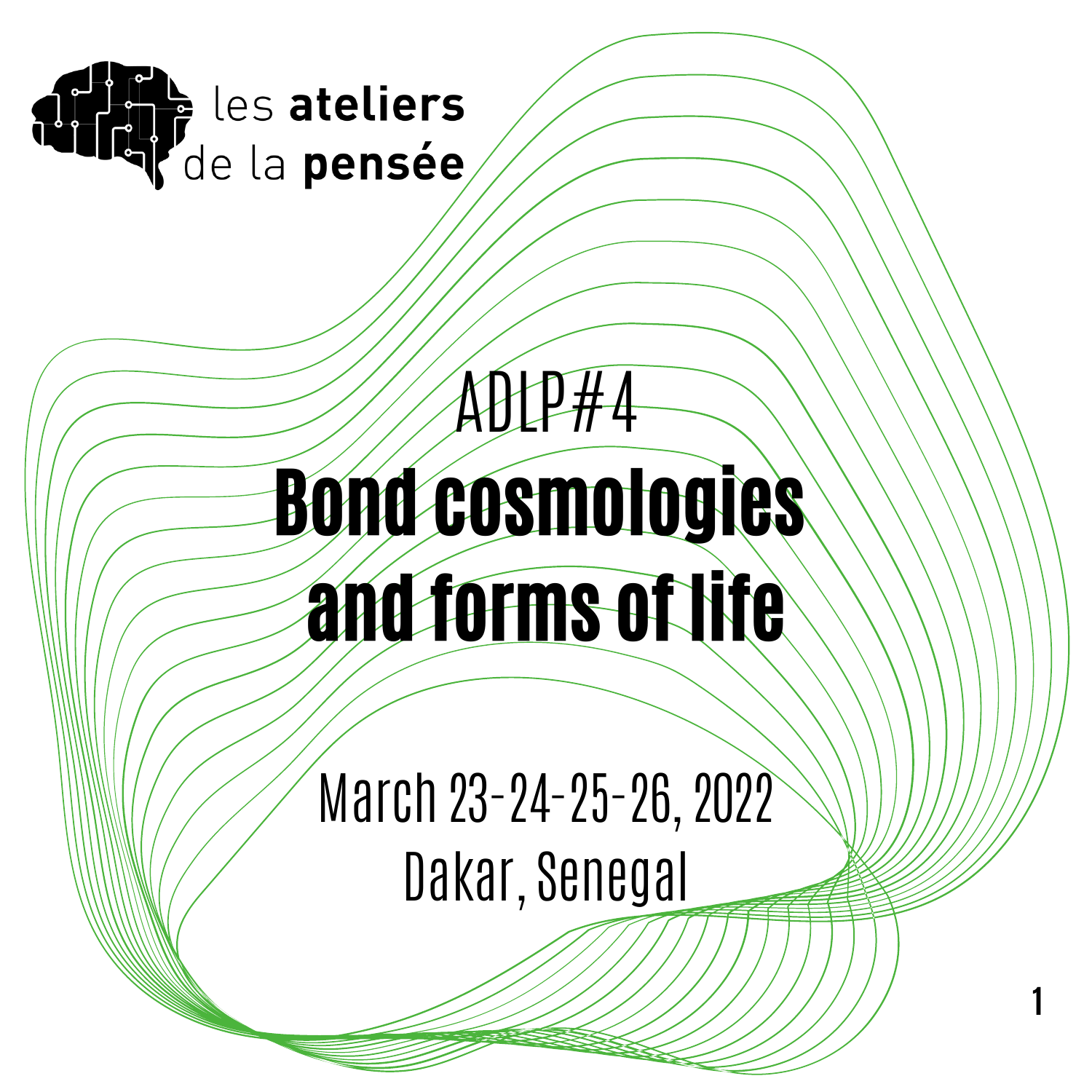The social, economic and environmental unbinding is one of the major challenges of the contemporary world. An instrumental relationship with nature inherited from the mechanistic cosmology of Western modernity has led us/to/overexploit the resources of the biotope and to jeopardize the conditions of reproduction of life on earth. This habiter colonial -colonial dwelling- (Malcolm Ferdinand) has violently enslaved the earth, exploited the humans and non-humans who populate it, for the benefit of  $\alpha$  capitalist economic rationale and of a minority of the planet' s inhabitants.

It is rooted in a **representation of our humanity** s centrality in the realm of the living, in a cosmology of separateness and in the transformation of the rest of the living into objects subjected by an instrumental reason to our exclusive purposes. Numerous environmental studies, by taking up the main categories of the western/mechanistic cosmology, continue to conceive the issues it raises in terms of dichotomy, and in a framework in which nature is a detached and subaltern object.

Addressing the ecological challenges set by our techno-scientific civilization requires us to rethink the cosmologies and cosmovisions underlying and structuring our relationship to the living, our place within this order, the relationships we have with its different modalities, as well as the languages that give meaning to the bonds we keep with it. It leads us to formulate ontologies of bonding and cosmologies that produce forms of life preserving the equilibrium of the living, the quality of social cooperation and the **bonds that enrich it**. It is a question of rethinking the philosophical foundations of our relationship to the living by redesigning relational ontologies.

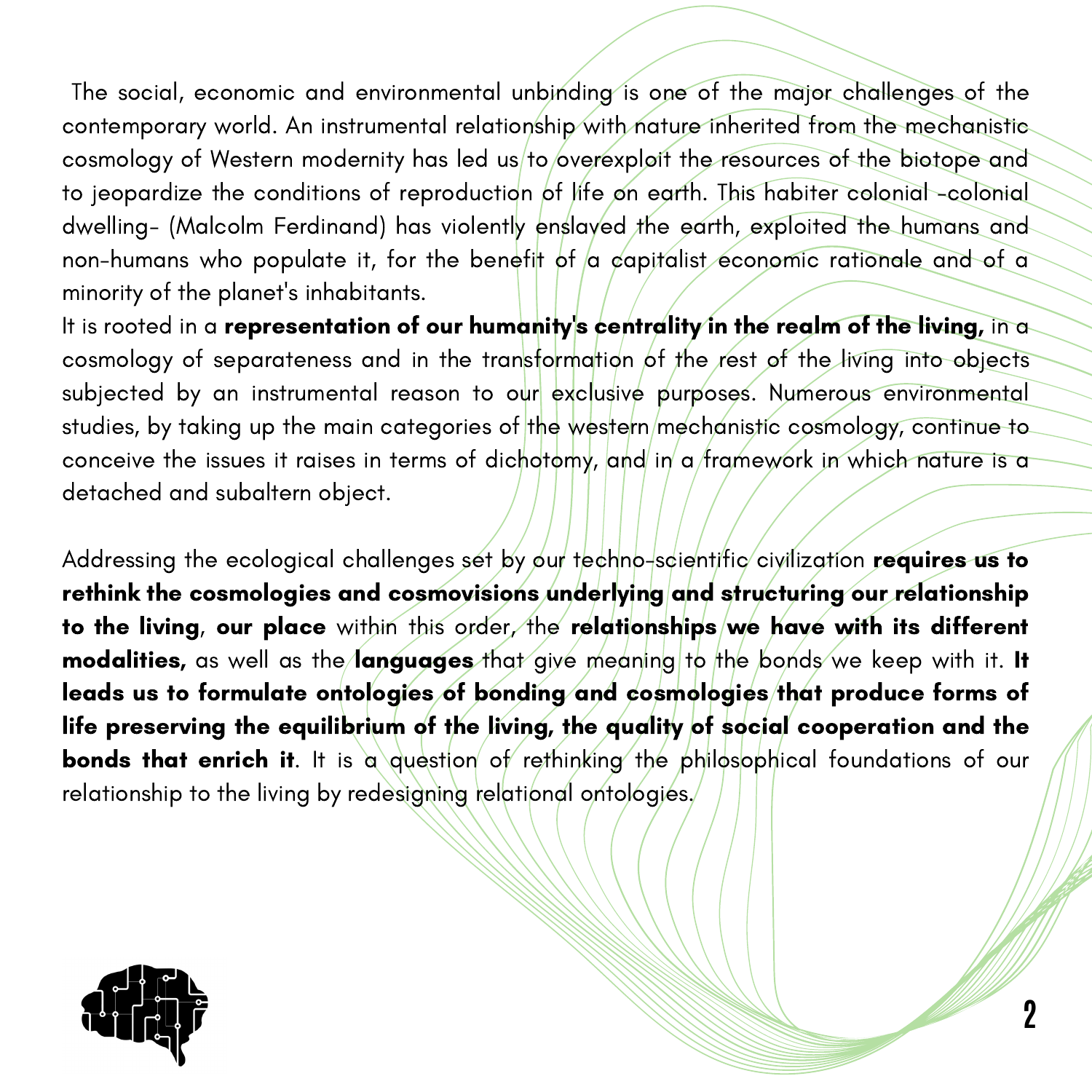How can we set up new relationships with the earth, the living, the non-humans, the more than human ?

How to **produce economic forms that meet the communities'**  needs while preserving life?

How to speak of human/non-human ecological assemblages beyond the language of nature/culture, the Anthropocene and conceptual categories born from Western colonial scientific genealogies ?

How can we re-articulate, repair, and heal the social, political, and with the all-living bonds that are seriously damaged by a negative economy of the bond?

In Africa, Latin America, Amazonia, Oceania and premodern Europe, human groups have inherited **cosmologies and cosmovisions that established** relationships between humans and non-humans based on the unity of the living. These cosmologies draw a continuum between the beings and do not make a clear distinction between humans, plants and animals. There is no clear separation between nature and culture. Moreover, reflexive consciousness, intentionality, sociality, and affective life are not peculiar to Man. The collectives of human, animal, and vegetal beings share the attributes of mortality, social life, reciprocity and knowledge. The interactions with the different communities of living beings are certainly conceived in terms of utility and necessity, but also of affinity, cooperation, and interdependence. Due to the living world s capacity for metamorphosis, the boundaries between groups of beings are porous, as are their ontological categorizations.

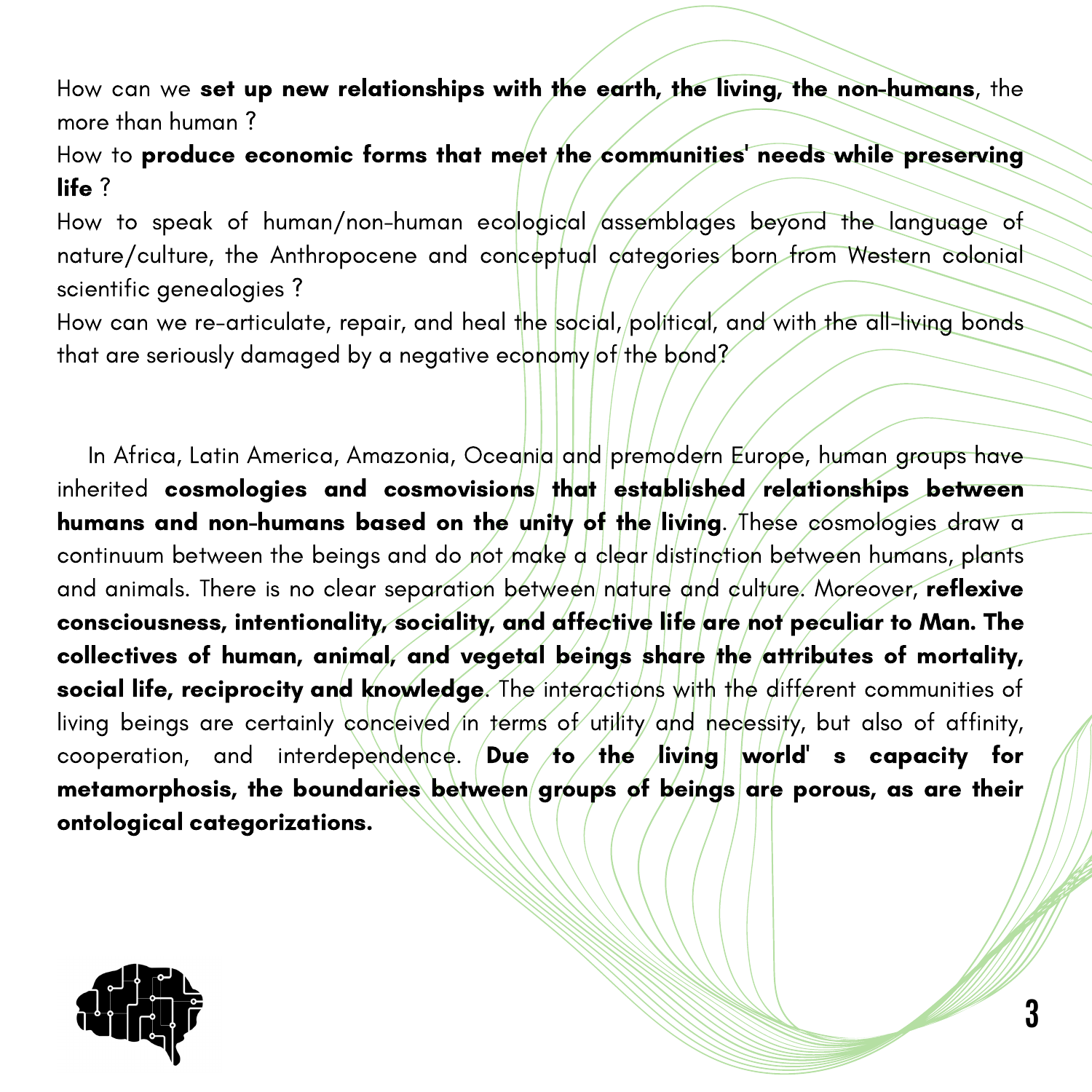In the Yanomami cosmology. Animality and its discontinuities emerge from an original humanity that has merged both orders ' attributes. Thus, humans do not come from a previous animality of which they would constitute the climax, and of which they would be condemned to become masters and possessors (Bruce Albert, Davi Kopenawa). This is the opposite of modern and Western Naturalist evolutionism. Humans humbly constitute only one of the many existing peoples who inhabit the vast wo<mark>rld of/the earth-forest and form each other</mark> s cosmopolitan and interlocutory landscape. In these cosmovisions, there is no denial of cohumanity. The hierarchies of the living postulated by Western Mechanist cosmology are overturned and thus imply other relationalities. These cosmologies posit a continuity bond between individual and social bodies and ecosystems, which implies that damage to the environment affects social bonds and vice versa. The issues of the social, political, and environmental bond therefore call to be considered together; and these cosmologies are important imaginary, symbolic, and political resources that allow us to think a new relational ontology.

This edition (4) of the Dakar Ateliers de la pensée is interested in how these cosmologies of the bond induce different relationships to the earth, to territories, to the living in general, to resources, to economic production, to ecology, to the social and political bond, to language and can produce a new ecology of bonds.

These workshops will focus on all these questions, grouped under the following topics: The community of the living's languages (/ˌ/Alternative ways of dwelling on Earth and of relating to non-humans (more than human) / Economy of the living / Production of commons.

**4**

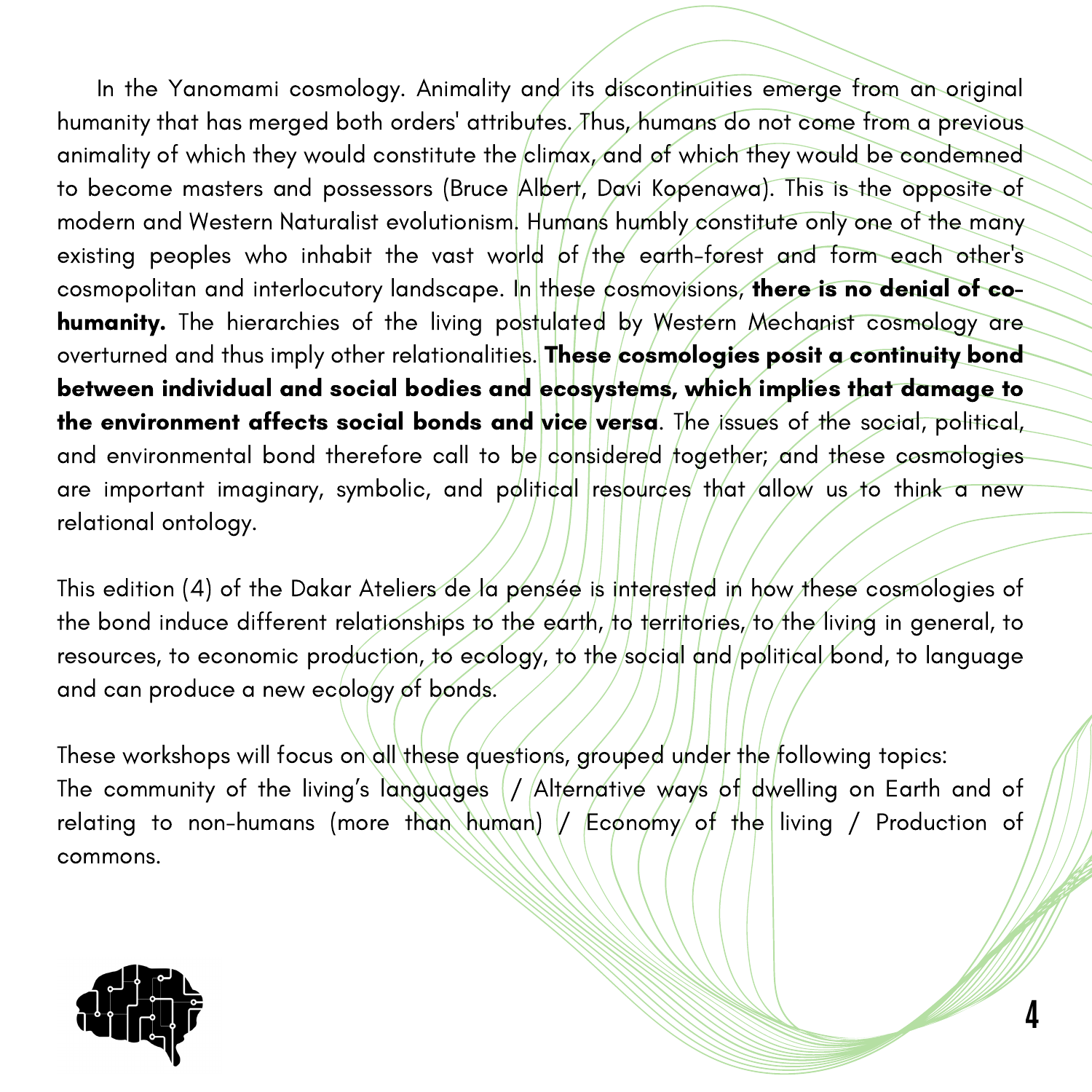#### Axis 1 : the community of the living ' s languages

In Western ecology, nature is treated as an object to be protected. The attribution of legal rights to nature is already being experimented in Ecuador, Bolivia, Australia and India. This raises the question of who is entitled to speak on its behalf to defend it from the assaults it undergoes at the hands of techno-industrial capitalism? How to represent the non-human while avoiding anthropocentrism? How can we avoid thinking of nature as subaltern? This axis raises the question of languages and modes of representation beyond human testimony and human languages. What languages for a community of the living? How can we learn to listen to that which does not speak, but which signifies? How can we rethink the nature, humanity and animality categories and get out of an anthropocentric language? Nature is not just a passive receptor of tracks; it can speak and represent itself (Sheila Sheikh). It has the capacity to write itself. Through an active presence, it is expressive (by leaving tracks) and speaks a different language from that of humans. Plants for example communicate through bioacoustics and bio-semantics.

### Axis 2 : Alternative ways of dwelling on Earth and of relating to non-humans (more than human)

These forms have existed in pre-capitalist societies and persist in spaces not yet totally subjected to the extractivist economy. Marronnage is one such example. It cannot be reduced to the mere fact of slaves fleeing the plantation  $-$  it is a way of enacting a different relationship to the Earth and to non-humans. The Quilombo and the Zomia are places of experimentation of these ways of dwelling on the Earth. What can we learn from these experiences and their viability?

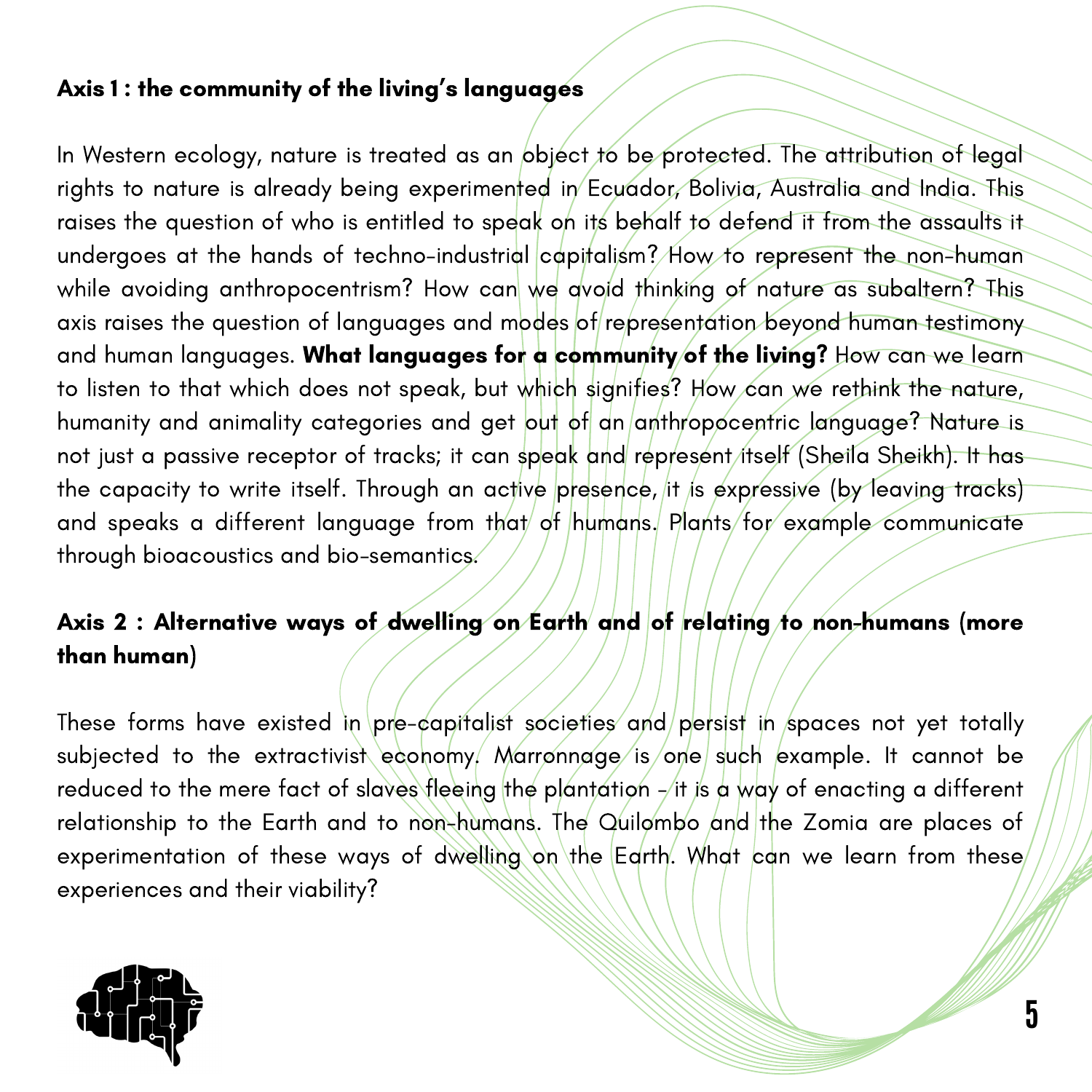#### Axis 3 : Economy of the living

We are currently engaged in an economy which, to produce consumer goods, exhausts the planet's bio-capacity, overexploits its resour<mark>ce</mark>s and hinders its regenerative capacity. It is an economy of short-termism, of immoderation, of generalized precarity and of suffocation. Rethinking its structural foundations, its functioning modes and its goals is vital for the survival of our societies. It will be a question of thinking of economic models that do not carbonize the living, that meet the needs of communities and that positively impact the social, political, and environmental spheres. How can we think of a symbiotic economy (Isabelle Delannoy) and an economy of the li<mark>vi</mark>ng (Felwine Sarr)?

#### Axis 4 : Production of commons

This axis will address the question of the making of commons. In an era characterized by an ecological crisis and a deepening of economic/and social disparities on a global scale, the need to produce commons and to preserve non-rival and non-exclusive spaces, ensuring the greatest number of people the right to use and access to common/resources is imperative. Biodiversity, water, air, geostationary orbits, fishing docks, are all commons whose management rules must be co-defined by the stakeholders. The common must be constituted and a major issue is that of its manufacture and management. The commons, before being a matter of discourse, are first and foremost social practices of doing things in common. Each time a community decides to manage a collective resource with an emphasis on equitable access, sustainability, and inclusiveness, a common emerges. It will also be a question of thinking about the places of politics, cities, inhabited spaces, as places where sociality, bonds, convivium and the commons are produced.



Felwine Sarr , Achille Mbembé.